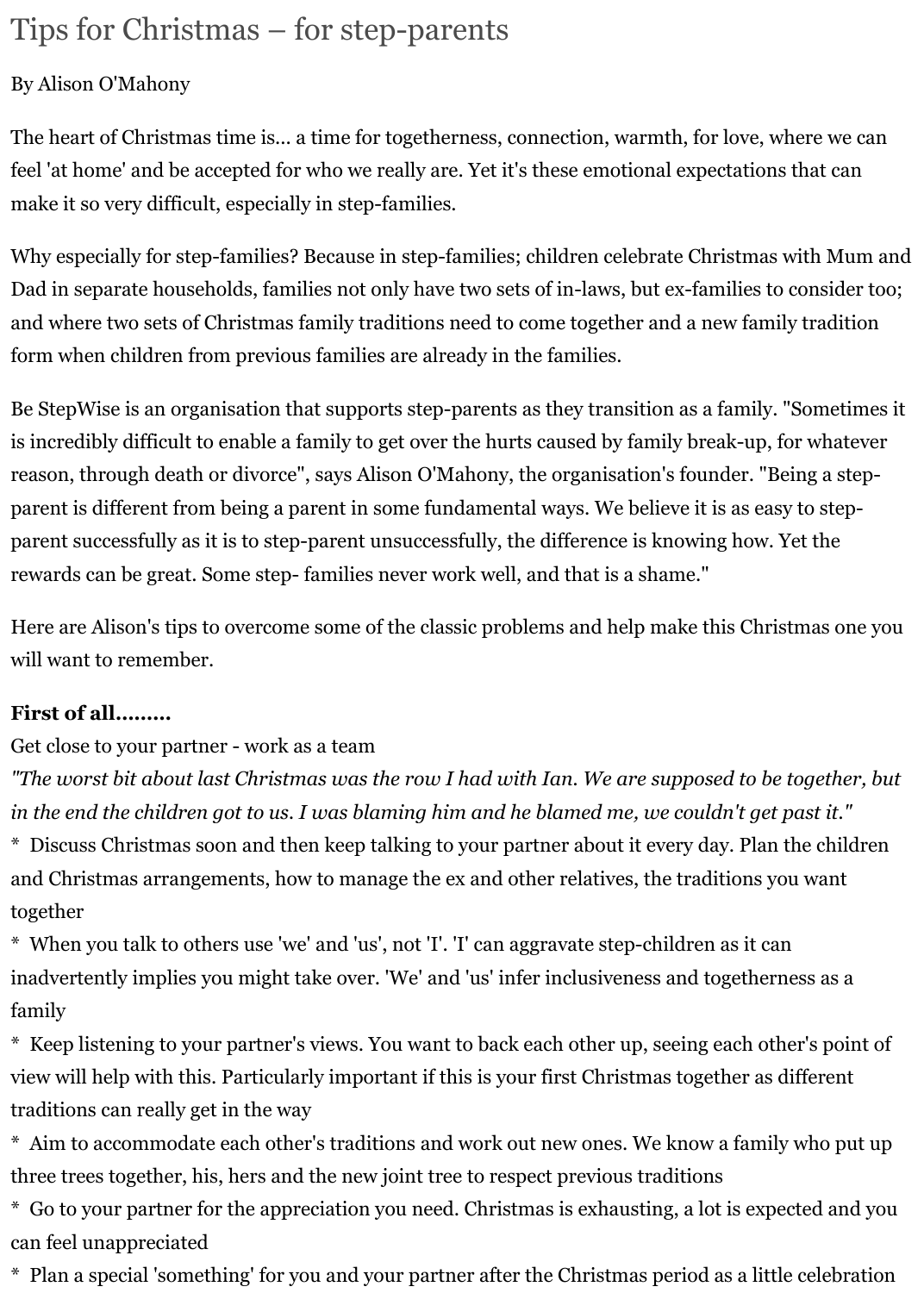together. After Christmas, I need a holiday!

# **Hold a Family summit**.

*"The grandmother came and said to me, 'you know these children don't know anything. They don't know who's coming and who's going, or what is happening, wouldn't it be better if you told them?'"* All families have times when they communicate together. Often, you don't notice them because they can take place in a moment, first thing in the morning, at the end of a meal or in the car. This is when house rules may be set or plans and arrangements explained. In a step-family it may need to be set up slightly more formally as this is a new or second family, wait for a time when all the family members are there. Do it well before Christmas, or Christmas Eve if this is your first opportunity, or as they arrive on Christmas day before you start celebrations - have a family summit. Make it fun, tell everyone who is doing what when and where, plans and timings for the day (present opening, screen time, traditions you would like to set up, food), any house rules that need to be remembered, and help required. Ask for their contributions and ideas, (the decision remains yours and your partner's). This can transform someone's mood in a family from reluctant to joyous. PS it can feel unnerving holding a 'summit' , but the rewards will be good! Make it fun. Hand out balloons/ small gifts/ tree decorations to everyone afterwards. Enjoy! Laugh! Say you want to make good memories!

## **Speak to each child individually.**

*"Sometime I feel no one cares about me. I don't care anymore either..."*

\* Talking is good! Better than fisticuffs, moods or tantrums

The more difficult it is for you to talk to a child, the better it is you are doing it

\* Find some time alone when you will not be disturbed, it does not need to be long (ten minutes can be fine). Just check out how they are feeling, how they are feeling about Christmas, ask if they have any special hopes or wishes, (within the realms of practicality)

\* Use the time to build your relationship. You will learn lots and may find ways that will make Christmas better in simple ways.

## **Intervene in fights**

*"I used to hate it when a fight broke out and I was trying to do the best thing by everyone yet the bully got his way. The worst bit was when parents didn't take enough interest to sort it out. It made me feel that next time, I would hit him instead".*

With any fighting, become involved at as early a stage as possible

\* Ask, "What is the problem?" Let everyone have their say without interruption, ask them for a solution, keep asking for solutions until one suits all. If this is not possible find the best solution and some way of compensating the person who has to give up the most. At a later time, while alone with them ask each of the protagonists what really happened - then listen. Listen for what started the fight. There will be a trigger. You may not know which story is the right one, and that doesn't matter \* Watch out for the trigger happening again (it will). Then you can intervene much earlier next time.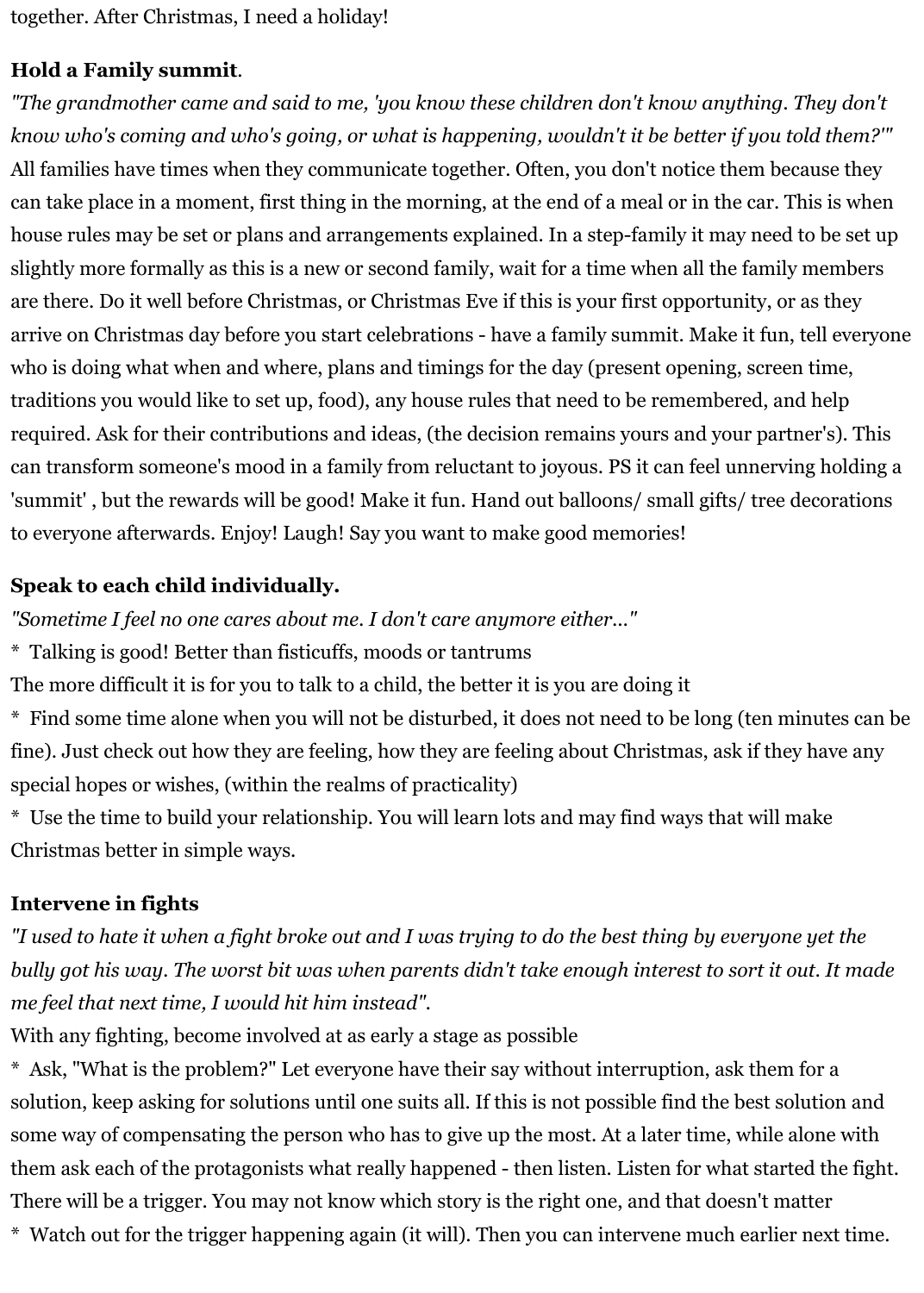#### **Positive not negative**

Three positive comments for every negative is a good ratio. Using this ratio means you're far more likely to get a "Yep, no problem, I don't mind doing that."

\* It's difficult to train yourself to look for positives, and you also need to develop a way of giving positive comments - it can feel unnatural or patronising. But that isn't a good enough reason not to do it. Find a way that you feel comfortable with, and they feel comfortable enough about accepting. We all grow our self-esteem through praise, but some people are very resistant to hearing it. Keep going, and keep praising despite push-back - how about a wink? Or a quick thumbs-up to show you've noticed something good?

\* When you criticise, or say something negative, couch it in positive terms. Say what you don't want, but also say what 'we' do want instead

\* If you find you want to say something negative and you haven't found three positives yet? 1) don't say anything, or 2) find three things in quick succession to say that are positive and then mention the negative. Be strict with yourself on this!

## **For those 'irritations' that drive you mad!**

\* It is very tempting to try and change others' annoying habits. The trouble is habits are more difficult to undo than you think. It can take 30 days' effort to alter a neural pathway - too long for the Christmas period

\* Take action to stop the annoying habit happening, (move the chair they are rocking to-and-fro on, remove the candles out of reach, so they can't fiddle with the wax, put the onions/ tomatoes/

mushrooms or whatever else they won't eat through the magimix before adding them to the recipe)

\* Or ignore it and stop yourself getting annoyed about it, by giving yourself a little treat or distracting yourself.

\* Use the consequence for doing the habit, (falling hard on the floor when you rock the chair, burning yourself on the candles) as a lesson when it happens!

#### **The ex**

Remember the serenity prayer "God grant me the serenity to accept the things I cannot change, the courage to change things I can and the wisdom to know the difference"

\* Take full control of yourself, what you do, say and think, you cannot take control of anything else \* The first year Princess Diana had been left alone without her boys, she said she spent the whole time walking round in circles, she was so distressed. I am not trying to advocate for the real Mother, you have rights and needs too but think before you act

## **Respond, avoid reacting**

\* Prepare for things that usually go wrong in advance, (if they are always late be prepared with something to do)

\* Turn to your partner other adults you can trust, to release your feelings

\* Decide to take the initiative and think differently about the situation.